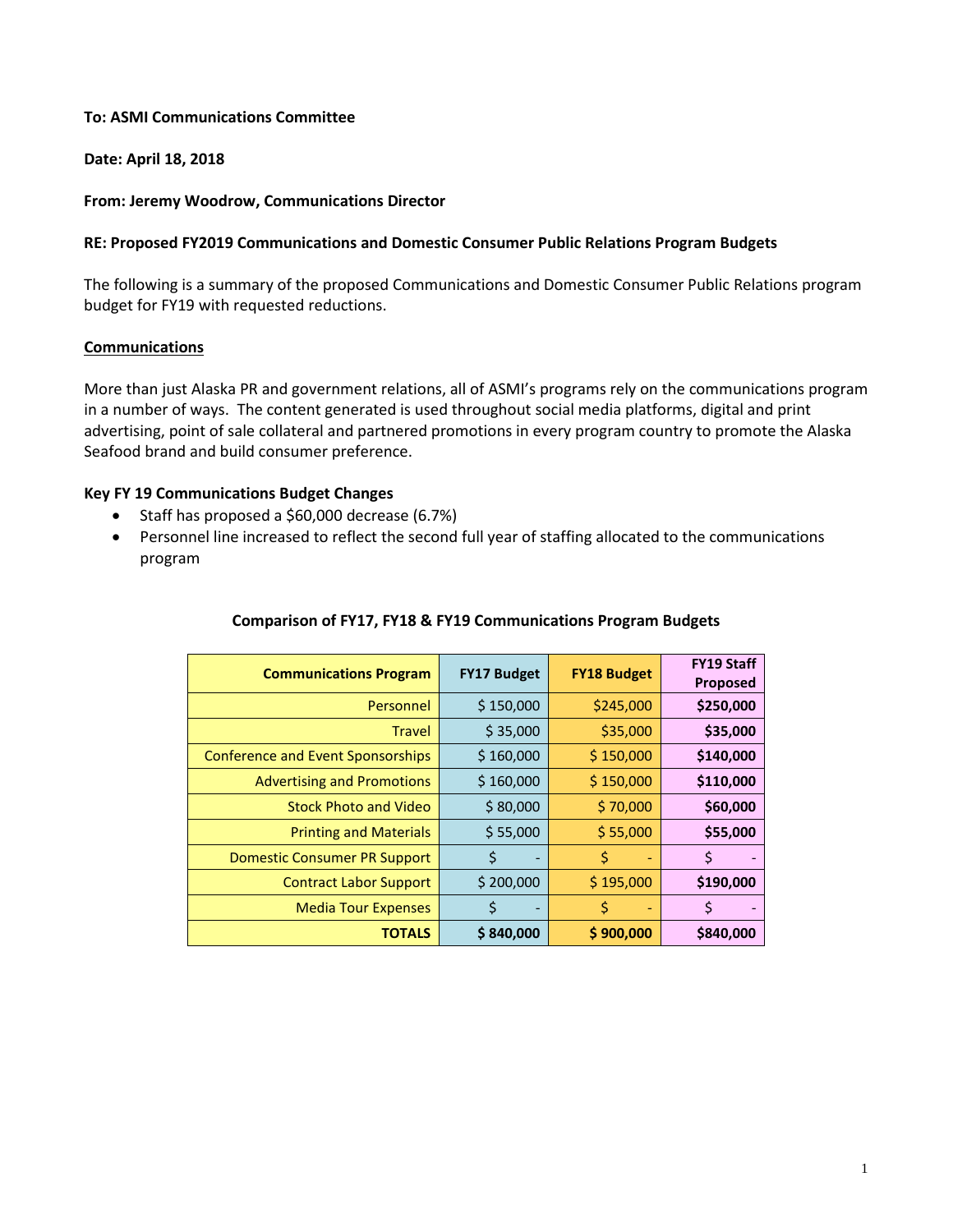

# **Activity Code/Budget Section Overview:**

# **PROGRAM OPERATIONS**

*Total Budget \$285,000, 34% of total budget*

**Personnel Services:** \$250,000 *Increased 2%* – Funds one full-time director and one full-time Communications and Marketing Specialist. The Communication Program once funded 1/2 and 2/3 respectively as both positions previously shared funding from the international program. The Communications Program began fulling funding both positions in FY18.

**Travel:** \$35,000 *no reduction from FY18* – includes all staff travel for the director and any support staff working on a communications program project

#### **CONFERENCES AND EVENT SPONSORSHIPS**

*Total Budget \$140,000, 17% of total (7% reduction from FY18)*

- Trade Shows, Conferences and Events: ASMI will sponsor and participate at a number of regional and statewide conferences. The proposed reduction will continue to result in reduced sponsorship levels of some events such as the AFN and the Symphony of Seafood and the elimination of participation in conferences that are not seafood industry or Alaska food focused. Sample of events that ASMI will participate in include:
	- o Pacific Marine Expo in Seattle
	- o ComFish in Kodiak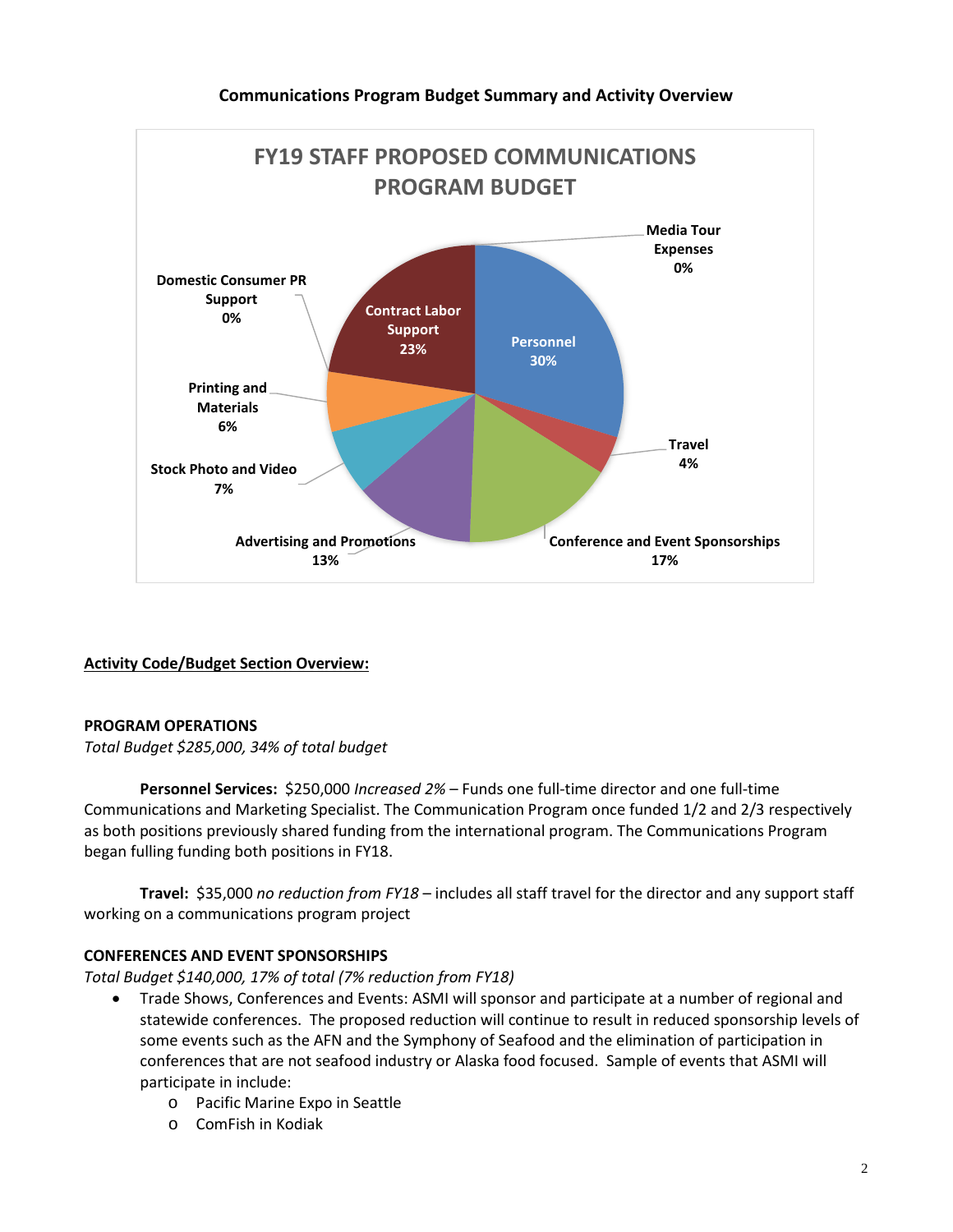- o Alaska Federation of Natives conference
- o Alaska Marine Gala fundraiser for the Seward SeaLife Center
- o Alaska State Fair Seafood Throwdown
- o Juneau Maritime Festival
- o Alaska Food Policy Conference
- o Fish to Schools Conference

### **FLEET, SEAFOOD INDUSTRY, AND IN-STATE ADVERTISING, AND PROMOTIONS**

*Total Budget \$110,000 13% of total (27% reduction from FY18)*

- This includes underwriting sponsorship of Alaska Fisheries Report, Alaska Fish Radio and other public radio sponsorships.
- Advertising: The communications program will reduce advertising and continue to focus on fishing industry publications such as:
	- o National Fisherman
	- o Pacific Fishing
	- o Fishermen's News
- The Eat Alaska promotion will continue at a reduced level working with Alaska Grown and local Alaska chefs to promote seafood and locally grown produce in farmer's markets, retailers and local restaurants.

# **ALASKA STOCK PHOTO, VIDEO, AND PROFILES**

*Total Budget \$60,000, 7% of total budget (14% reduction from FY18)*

• This category includes photographer and videographer contracting as well as usage agreements to expand the available library of photos available for all programs and members. These photos will include some pictures of specific harvest methods not already on file as well as scenery, species, and people shots.

#### **PRINTING, MATERIALS, AND SWAG**

*Total Budget \$55,000, 6% of total budget (same as FY18)*

• Printing of recipe cards and books, branded materials, and clothing for events and promotional opportunities.

#### **DOMESTIC CONSUMER PUBLIC RELATIONS SUPPORT**

*Total Budget \$, 0% of total budget (same as FY18)*

• This item was put into the budget to take advantage of PR opportunities that come up throughout the year such as Satellite Media Tours, Paid Content Advertising, media production expenses, and seafood orders for media to use in photo spreads as pitching efforts show success. This was eliminated from the communications program budget in FY17 and remains at \$0.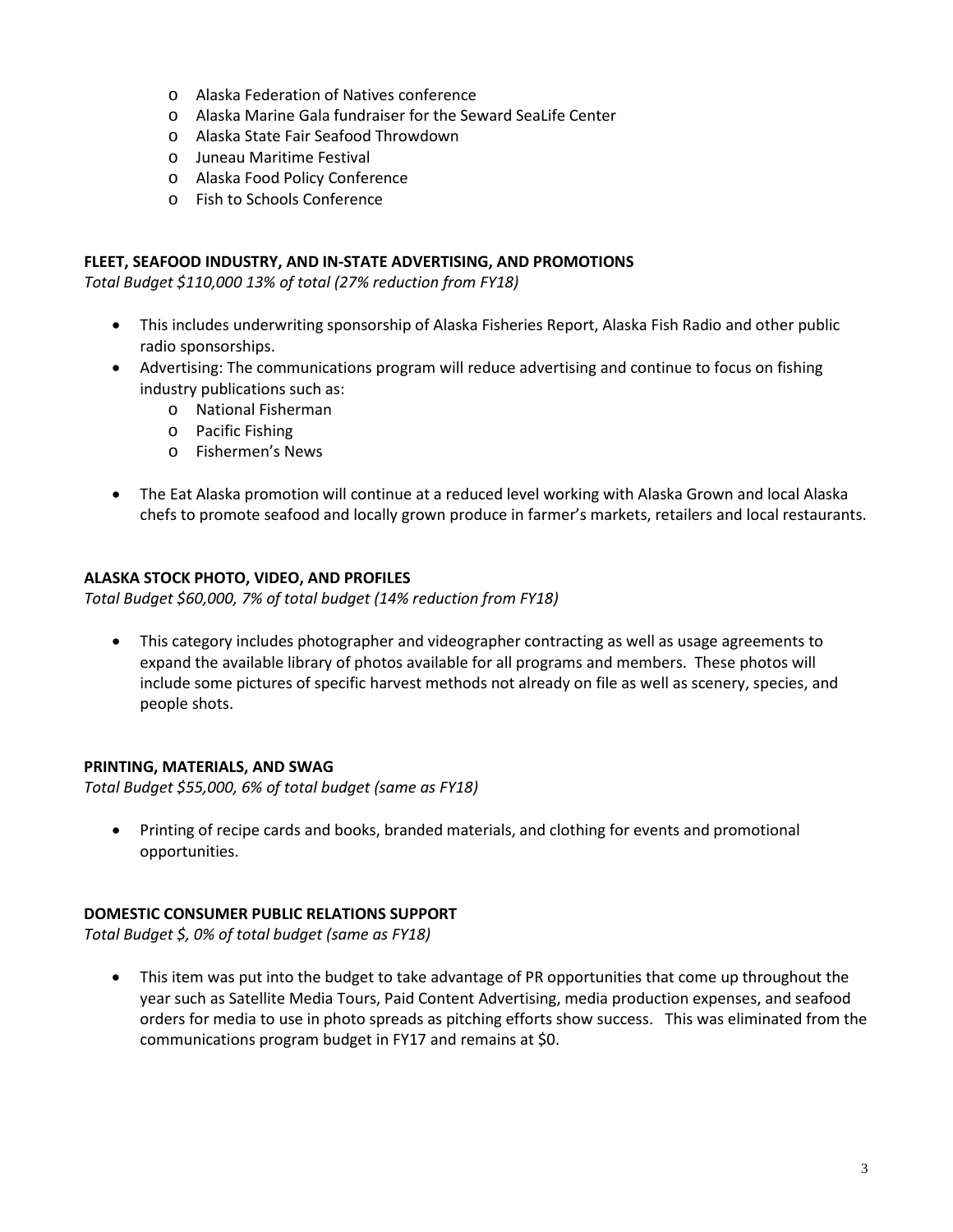### **CONTRACT LABOR SUPPORT**

*Total Budget \$190,000, 23% of total budget (2.5% reduction from FY18)*

- Sometimes called program operations by other ASMI programs, this contract labor support and expenses for in-state PR work, domestic PR coordination, international program coordination, graphic design, event planning, and special projects.
- This contract labor support has helped tremendously to provide consistent in-state communications during the past year. A similar level of support is anticipated for FY19.

#### **MEDIA TOUR EXPENSES**

*Total Budget \$0, 0% of total budget (same as FY18)*

• This budget line covered expenses for the Alaska portion of media tours and special press opportunities. The communications budget no longer pays for domestic consumer PR media tours.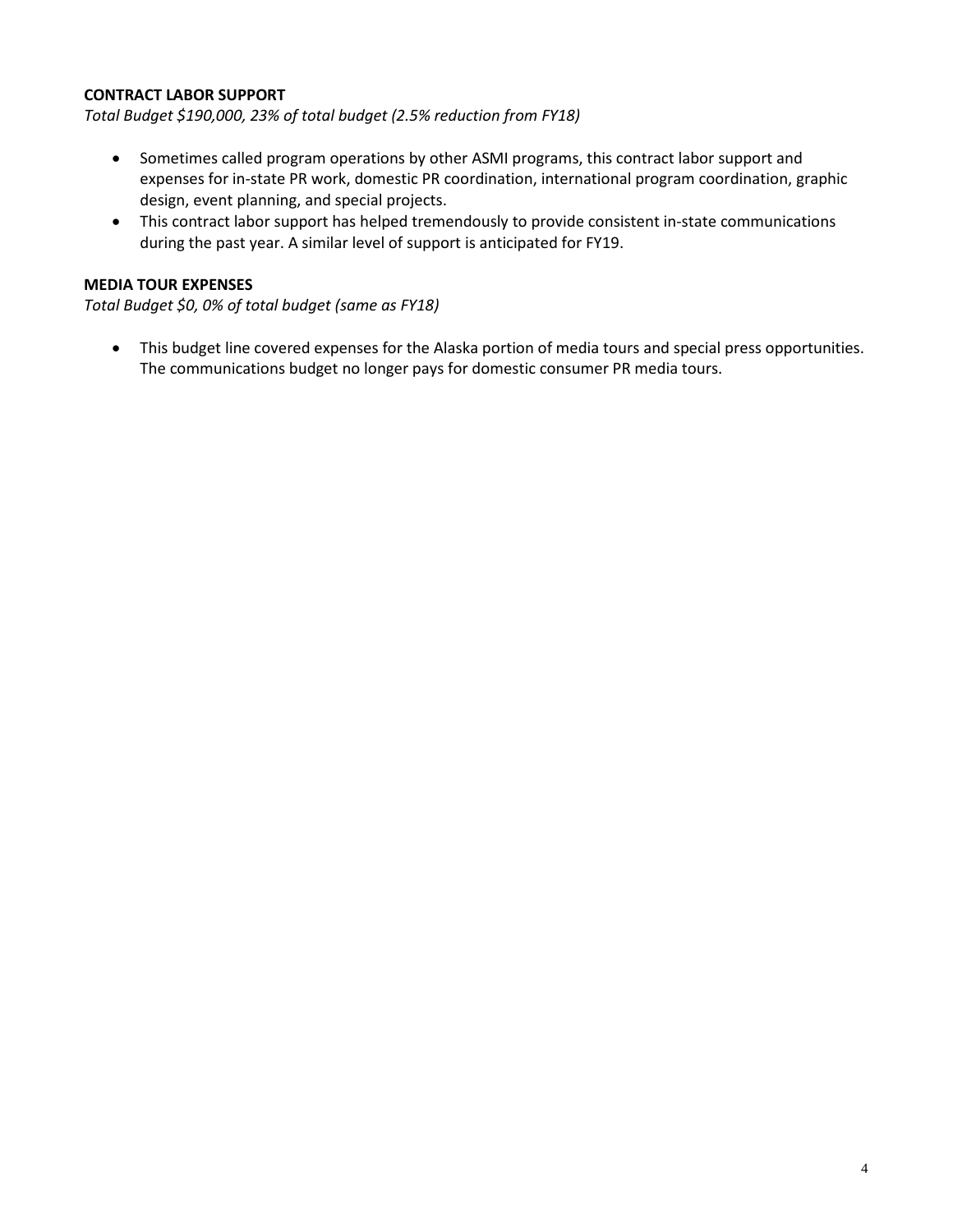# **FY 19 Domestic Consumer PR Budget Overview**

The ASMI team has recommended a 3% reduction from the Domestic Consumer PR program for FY 19 reducing from \$1,000,000 to \$970,000.

Based on the success of FY 17 and FY18 plans, we recommend the same fee to ensure continued success and results - \$60,000/month retainer – inclusive of social media management. The \$30k reduction will come from expenses bringing the total to \$250,000 for expenses in FY19.

Changes in Planned OOP breakdown include:

- Decreased budget for digital/social/video programs
- Removal of \$8k for Research study
- Decreased budget for seafood for media
- Slight update to events/sponsorship to increase budget for Spring NYC event

#### **Comparison of FY 16, FY 17, FY 18, FY 19 Domestic Consumer Public Relations Program Budgets:**

| <b>Domestic Consumer PR Program</b>                                           | FY 16 Budget | FY 17 Budget | FY 18 Budget | FY 19 Proposed<br><b>Budget</b> |
|-------------------------------------------------------------------------------|--------------|--------------|--------------|---------------------------------|
| <b>Program Operations: Monthly Consumer</b><br>PR and Social Digital Retainer | \$828,000    | \$720,000    | \$720,000    | \$720,000                       |
| <b>Press materials and Media Assets</b>                                       | \$26,000     | \$8,000      | \$10,000     | \$10,000                        |
| <b>Paid Digital Programs</b>                                                  | \$15,000     | \$75,000     | \$100,000    | \$80,000                        |
| <b>Research Study</b>                                                         | \$8,000      |              | \$8,000      |                                 |
| Misc. Events and Sponsorship                                                  | \$3,000      | \$40,000     | \$32,000     | \$30,000                        |
| <b>Spring New York City Media Event</b>                                       | \$30,000     | \$50,000     | \$48,000     | \$50,000                        |
| <b>Summer FAM trip</b>                                                        | \$73,000     | \$75,000     | \$60,000     | \$60,000                        |
| <b>Staff Travel</b>                                                           | \$10,000     | \$10,000     | \$12,000     | \$12,000                        |
| Sample Product and misc. opportunities                                        | \$7,000      | \$22,000     | \$10,000     | \$8,000                         |
| <b>TOTALS</b>                                                                 | \$1,000,000  | \$1,000,000  | \$1,000,000  | \$970,000                       |

#### **Program Operations (fees):**

*Total budget \$720,000, 74% of total (same year over year)*

- Monthly Consumer PR and Social Digital Retainer –\$60k month
- Average 500 hours per month for planning, strategy, media relations, event execution, collateral development, social media development and managing of all social channels
- \*\*Also includes consumer PR and social support of retail and food service programs, as well as monthly social editorial calendar for retail teams.

#### **Program Expenses:**

#### **Press Materials and Media Assets:**

*Total budget \$10,000, same as FY18*

• Includes wire distribution of FIVE standard press releases instead of four to ensure awareness for all harvest seasons, plus national seafood month and Alaska Wild Salmon Day; Edelman will leverage assets and materials created by ASMI (e.g. technical guides, retail recipe leaflets, new recipes and photos, etc.)